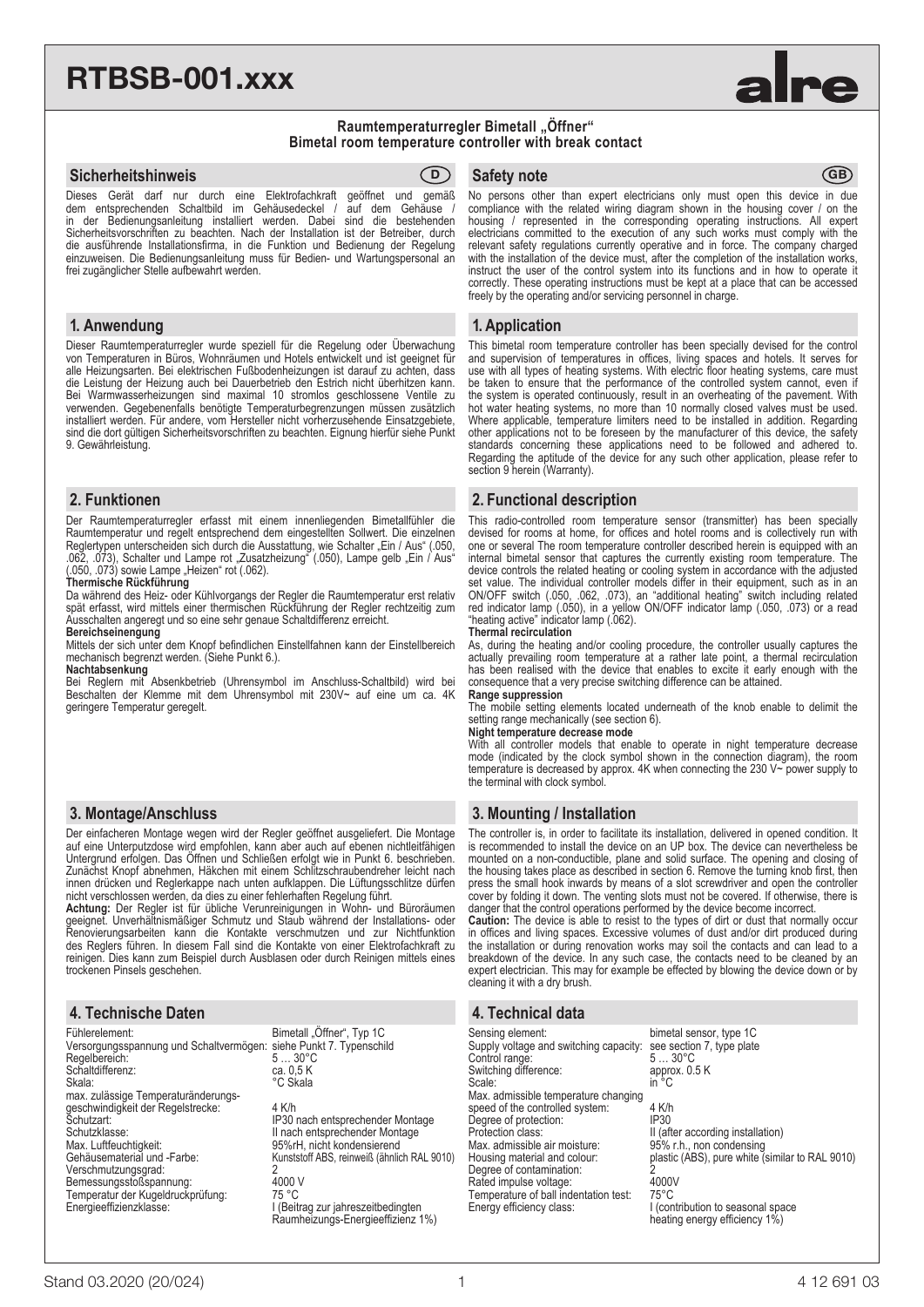#### **5. Klemmen- und Bediensymbole 5. Terminals and operating symbols Symbol Bedeutung Symbol Explanation** L Phase Versorgungsspannung L Supply voltage phase **N** Neutralleiter **N** Neutral conductor  $-0^{-1}$  $\frac{1}{2}$ Ausgang Heizen Heating output  $\overline{(\cap)}$  $\overline{\circlearrowright}$ Temperatur-Absenkeingang (ECO-Eingang) Temperature decrease input (ECO input) W W Zusatzheizung Additional heating Å, Is Ventilatorausgang Fan output 榮 楽 Als Klemmensymbol: Ausgang Kühlen Terminal symbol: Cooling output ₩ 業 Als Bediensymbol: Frostschutz ca. 5°C Operating symbol: Frost protection (approx 5°C) **I** Ein **I** ON **O** Aus **O** OFF  $\blacklozenge$ Temperatur-Absenkbetrieb (ECO-Betrieb)  $\blacklozenge$ Temperature decrease mode (ECO mode) Temperatur-Wohlfühlpunkt Thermal well-being point $\bullet$  $\bullet$





Die angegebenen technischen Daten wurden durch uns jeweils in einem dafür geeigneten Prüf- und Testumfeld (hierzu geben wir auf Anfrage Auskunft) ermittelt und stellen nur auf dieser Grundlage die vereinbarte Beschaffenheit dar. Die Prüfung der Eignung für den vom Auftraggeber / Kunden vorgesehenen Verwendungszweck oder den Einsatz unter den konkreten Gebrauchsbedingungen obliegt dem Auftraggeber / Kunden; hierfür übernehmen wir keine Gewährleistung. Änderungen vorbehalten. We determined the technical data provided in an inspection and test environment suited to this task (we are happy to provide details on request) and this data only presents the agreed properties on this basis. The purchaser / customer is responsible for checking the suitability of the use or usage intended by the purchaser / customer under the specific conditions of use; we do not accept any liability for this. We reserve the right to amendments.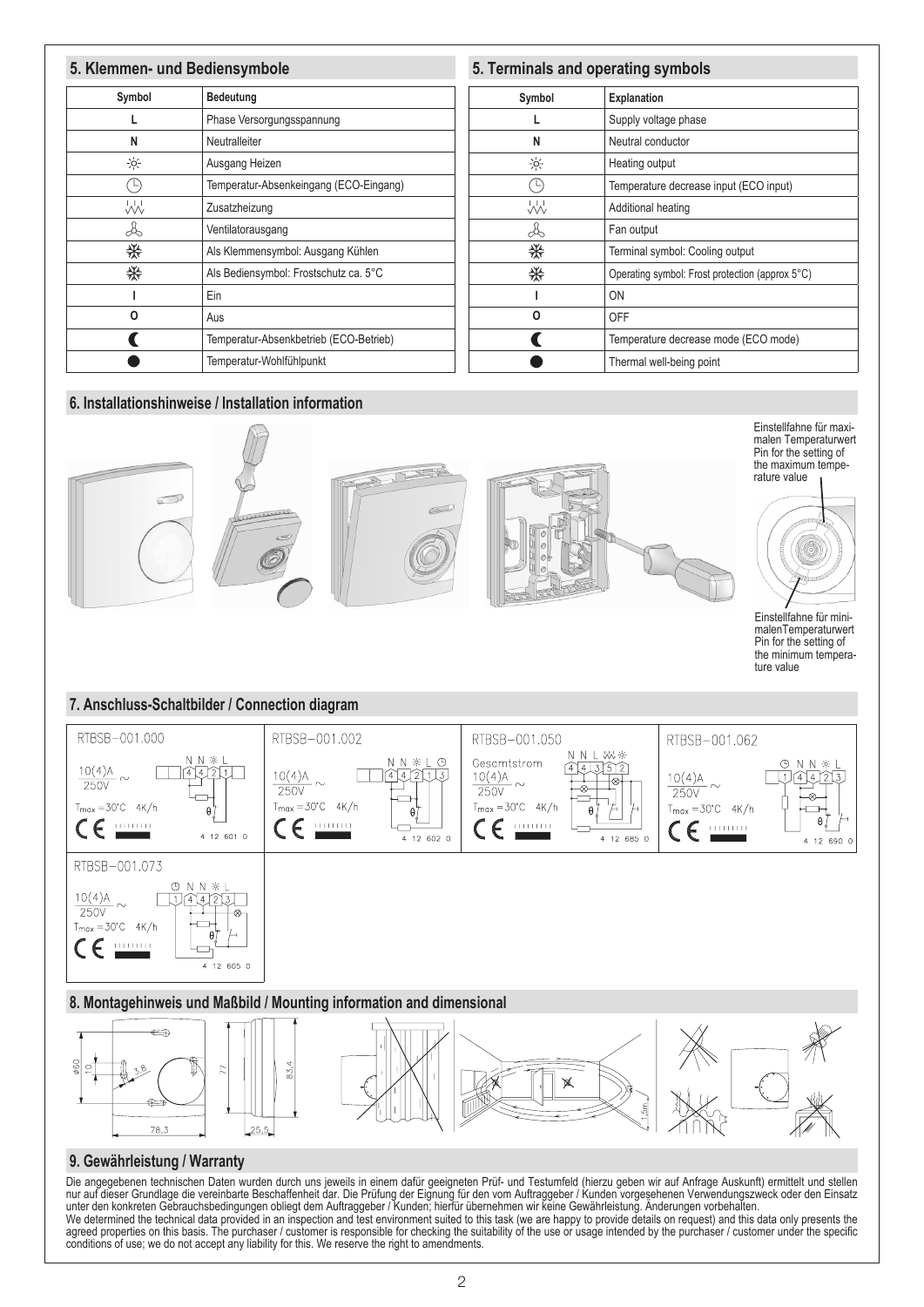#### **Termostato elettronico con contatto d'apertura per la regolazione della temperatura ambiente Regulátor teploty místnosti bimetal "Otevírač"**

| Avvertimento di sicurezza!                                                                                                                                                                                                                                                                   | (IT) Bezpečnostní pokyny! | (cz) |
|----------------------------------------------------------------------------------------------------------------------------------------------------------------------------------------------------------------------------------------------------------------------------------------------|---------------------------|------|
| Questo apparecchio può essere aperto esclusivamente da un elettricista ed installato Tento přístroj může otevírat a instalovat v souladu s odpovídajícím schématem                                                                                                                           |                           |      |
| in base allo schema elettrico, riportato nel coperchio della scatola / sulla scatola zapojení na víku přístroje / na krytu / podle návodu k použití pouze elektrotechnický<br>a complete esta completa esta completa construcción arabe com tomados menos distintas arabe seste conselección |                           |      |

/ nelle istruzioni per l'uso. Le istruzioni per l'uso dovranno essere custodite per il personale di servizio e di manutenzione in un punto accessibile. Dopo l'installazione l'operatore dovrà essere istruito dall'installatore sul funzionamento e sul comando della regolazione.

#### **1. Applicazione**

Questo termostato elettronico a bimetallo è stato concepito specialmente per il controllo ed il monitoraggio di temperature negli uffici, nelle abitazioni e negli alberghi. Esso é idoneo soprattutto per il controllo di tutti i tipi di sistemi di riscaldamento. Con i sistemi di riscaldamento per il pavimento assicurarsi che la potenza di riscaldamento non surriscaldi il pavimento anche a regime continuato. Per riscaldamenti ad acqua calda utilizzare al massimo 10 valvole chiuse diseccitate. Se necessario, installare anche limitatori di temperatura. Per altri settori d'impiego, non previsti dal costruttore, osservare le norme di sicurezza specifiche. Per la compatibilità vedi punto 9 (Garanzia).

#### **2. Funzionamento**

Il termostato descritto rileva con un sensore a bimetallo interno la temperatura ambiente e regola in base al valore nominale impostato. I singoli tipi di regolatore si distinguono per l'equipaggiamento, come interruttori AVVIO / ARRESTO (.050, .062, .073), interruttori «riscaldamento supplementare» con una spia luminosa rossa (.050) una spia gialla AVVIO / ARRESTO (.050, .073) o una spia luminosa rossa «riscaldamento in servizio» (.062).

#### **Retroazione termica**

Dal momento che durante il ciclo di riscaldamento o di raffreddamento il termostato rileva la temperatura ambiente con relativo ritardo, con una retroazione termica il termostato viene eccitato tempestivamente per il disinserimento, raggiungendo così un differenziale molto preciso.

#### **Restringimento di campo**

Con le linguette di regolazione sotto il pulsante la campo di regolazione può essere limitato meccanicamente (vedi punto 6).

#### **Abbassamento della temperatura notturna**

Per termostati con funzione di abbassamento della temperatura (indicato dal simbolo dell'orologio nello schema di collegamento), la temperatura esistente in un locale si abbassa di circa 4K al passaggio di una tensione di 230 V~ sul morsetto dal simbolo dell'orologio.

#### **3. Installazione**

Per facilitare l'installazione del dispositivo il regolatore viene fornito aperto. Si raccomanda di effettuare l'installazione su una presa incassata. Il dispositivo serve può essere tuttavia anche installato su un sottofondo piano non conduttore. L'apertura e la chiusura del dispositivo avvengono come descritto nel capitolo 6. Per l'apertura togliere innanzitutto il pulsante, premere quindi il gancetto con un cacciavite leggermente all'interno ed aprire il coperchio del termostato, rivoltando verso il basso. Le prese di ventilazione non devono essere chiuse, altrimenti possono verificarsi regola-zioni scorrette.

**Attenzione:** il regolatore descritto è idoneo per resistere alle impurità che si producono abitualmente in abitazioni ed uffici. Lo sporco e la polvere prodotti durante i lavori d'installazione e di rinnovo possono sporcare i contatti e provocare il mancato funzionamento del regolatore. In tal caso i contatti dovranno essere ripuliti da un elettricista specializzato. L'operazione può essere effettuata, ad esempio, con getti d'aria o con un pennello asciutto.

#### **4. Dati tecnici**

Sensore: bimetallo, tipo 1C Tensione d'alimentazione<br>e potenza di rottura: d'identité Campo di regolazione: 5 ... 30°C<br>Differenziale: circa 0.5 k Differenziale: circa 0,5 K<br>Scala: circa 0,5 K Scala: in °C Velocità max. di variazione temperatura del sistema controllato: 4 K/h<br>Tipo di protezione: 1P30 Tipo di protezione:<br>Indice di protezione:

Tensione impulsiva di dimensionamento: 4000 V<br>Grado di contaminazione: 2 Grado di contaminazione: Temperatura prova di durezza Brinell: 75°C<br>Classe di efficienza energetica: 1 (con

vedi capitolo 7, targhetta d'identificazione Indice di protezione: II (in base al montaggio corrispondente) Umidità max. dell'aria: 95% d'umidità relativa dell'aria, non condensante Materiale e colore del colore della scatto della scatta scatto della scatta scatta scatto della scatta della scatta (simile a RAL 9010)

> I (contributo dell'1% di efficienza energetica per il riscaldamento stagionale)

odborník. Přitom musí dodržovat stávající bezpečnostní předpisy.

Po instalaci musí být obsluha poučena o fungování a provozu řídicího systému instalační společností. Návod k použití je nutné pro ovládací a servisní personál uchovávat na volně přísstupném místě.

#### **1. Použití**

Tento regulátor teploty v místnosti byl konstruován především pro regulaci a kontrolu teploty v kancelářích, obytných místnostech a hotelech a je vhodný pro všechny druhy vytápění. U podlahového topení je třeba dbát na to, aby výkon topení nemohl i při trvalém vytápění přehřát potěr. U teplovodního vytápění nebo chlazení studenovou vodou lze použít maximálně 10 ventilů zapojenýchbez napětí na příslušném výstupu. Kromě toho je třeba namontovat případně nutná omezení teploty.

U ostatních oblastí použití, které výrobce nepředvídá, musí být dodržovány platné bezpečnostní předpisy. Pro tento účel viz bod 9. Garance.

#### **2. Funkce**

Regulátor teploty v místnosti zjšťuje pomocí vnitřního bimetalového čidla teplotu místnosti a reguluje odpovídajícím způsobem nastavenou požadovanou hodnotu. Jednotlivé typy regulátoru se odlišují podle vybavení, jako spínač "zap/ vyp" (.050, .062, .073), Spínač a lampa červená "přídavné topení" (.050), lampa žlutá "zap / vyp" (.050, .073) a lampa "Topení" červená (.062).

#### **Termické zpětné vedení**

Protože regulátor během procesu vytápění nebo chlazení zjišťuje teplotu místnosti relativně pozdě, aktivuje se termickým zpětným vedením regulátor současně k vypnutí, aby se dosáhlo velmi přesného rozdílu nastavování.

#### **Omezení prostoru**

Pomocí symbolů nastavení pod otočným regulátorem lze mechanicky omezit rozsah nastavení. (viz. bod 5).

#### **Snížení teploty v noci**

U regulátorů s provozem snížení teploty v noci (symbol hodin v připojeném schématu zapojení) se sníží při aktivaci svorky 230V~ teplota místnosti o cca. 4K.

### **3. Montáž / připojení**

Kvůli zjednodušení montáže se regulátor dodává otevřený. Doporučujeme montáž do krabice pod omítku, může se ale provést i na rovný nevodivý povrch. Otevírání a zavírání je popsané v bodě 5. Nejprve vyjměte ovládací knoflík, háček stlačte plochým šroubovákem lehce dolů a víko regulátoru odklopte nahoru. Ventilační otvory nesmí být zakryty, protože by to způsobilo chybnou regulaci.

**Pozor:** Regulátor je vhodný pro běžná znečištění v obytných a kancelářských prostorách. Neobvyklé znešitění a prach během instalace nebo během oprav může vést k znečištění kontaktů a způsobit nefunkčnost regulátoru. V tomto případě musí kontakty očistit kvalifikovaná obsluha. Provést to lze například ofouknutím nebo očištěním suchým štětcem.

# **4. Technické údaje**

Napájecí napětí a spínací Regulační rozsah: 5 ... 30°C<br>Rozdíl přepínání: cca. 0,5 K Rozdíl přepínání:<br>Stupnice max. přípustná rychlost změny teploty regulačního procesu: 4 Kh<br>Druh ochrany: [P30] Druh ochrany:<br>Třída ochrany Třída ochrany: II po odpovídající montáži Max. vlhkost vzduchu: 95%rH, nekondenzující<br>Materiál a barva krytu: Umělá hmota ABS, čisti

Domezovací rázové napětí: Stupeň znečištění: 2<br>Stupeň znečištění: 2<br>Tenlota zkoušky tlaku koule: 275°C Teplota zkoušky tlaku koule:<br>Teplota zkoušky tlaku koule:<br>Energetická třída:

Čidlo: Bimetal "otvírač", typ 1C

viz bod 7. Typový štítek<br>5 ... 30°C °C Stupnice

Umělá hmota ABS, čistě bílá (podobná jako RAL 9010) I (příspěvek k energetické účinnosti při sezónním vytápění místnosti 1%)